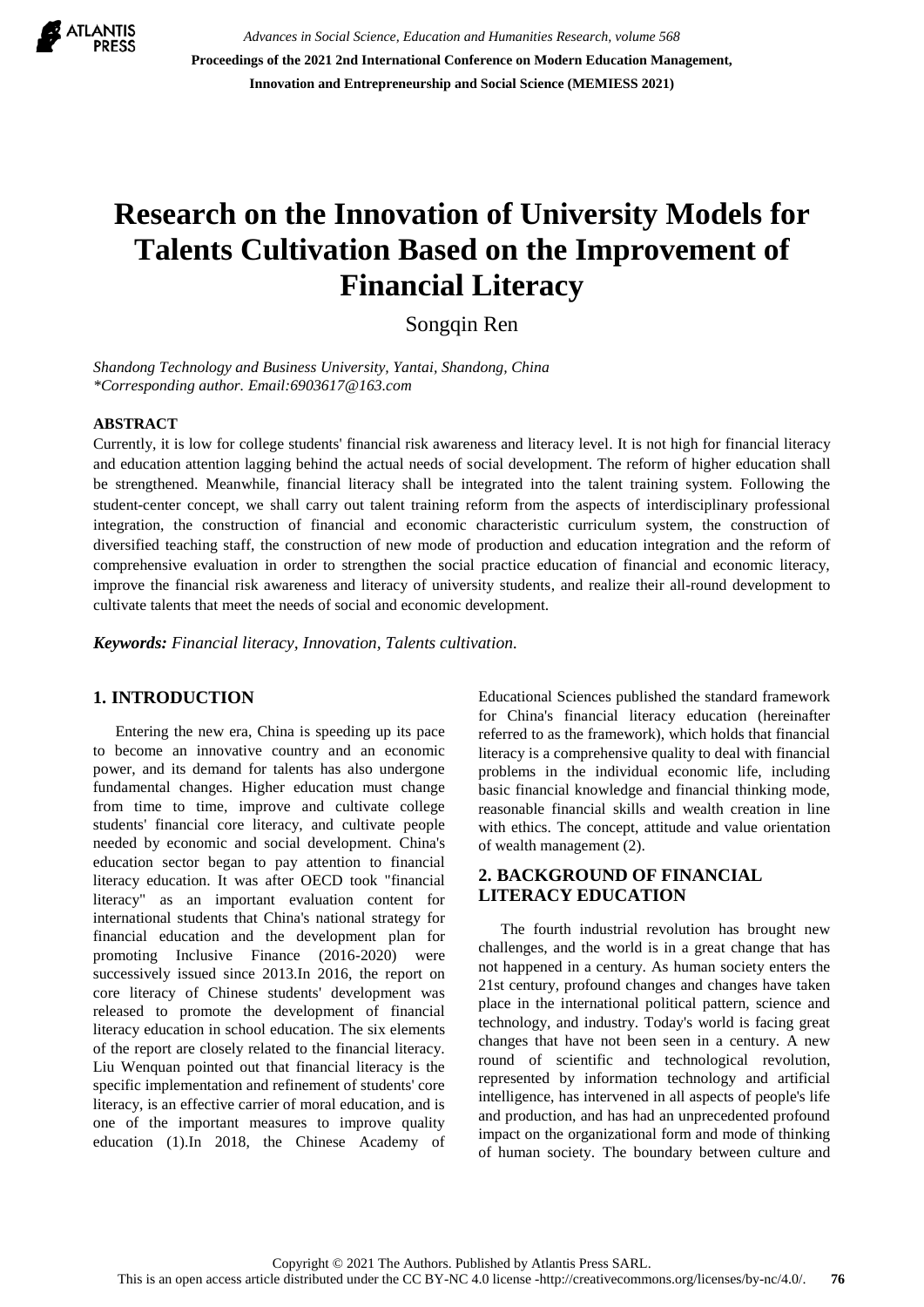science and technology is getting smaller and smaller, data is gradually replacing capital as the main factor of production, and the era of digital economy has come. In order to reduce the impact of uncertainty, it is more important to cultivate and improve college students' financial literacy, and improve their ability to cope with social changes and control life risks.

# *2.1. China Has Entered a New Era, and China's Economy is Moving Towards an Era of High-quality Development*

At present, China has become the world's second largest economy and the largest country of goods trade. China's contribution to world economic growth will reach 30% in 2019.China's economic development has moved from high-speed growth to high-quality development era. With the emergence of new economy, new industries and new formats, China's consumer internet field has been driving with the United States, which puts forward new requirements for the quantity, structure, ability and quality of talent cultivation in Colleges and universities.

### *2.2. Challenges Brought by Scientific and Technological Revolution to Higher Education*

The development of society and science and technology has become the main driving force of higher education reform. Modern science and technology and methods not only transform knowledge resources into "think tank" resources for scientific decision-making, but also promote the concept and practice of personnel training in higher education. The boundaries of traditional disciplines have been constantly crossed, crossed and reorganized, science and technology, society and culture have been deeply integrated, and the form, form and carrier of knowledge acquisition are undergoing major changes. The original education idea, curriculum system and teaching method with the core of imparting certainty knowledge in higher education have been broken, the inherent training path and habit dependence have been broken, and the mismatch between talent training and industry, industry and technology demand has been broken. With the help of artificial intelligence, big data and other modern technologies, the main task of talent training is to build an intelligent, networked and lifelong higher education system, expand the space-time scene and knowledge transmission mode of higher education, and cultivate students' lifelong learning ability. Under the university education system driven by science and technology and social network, the ability to learn to do things, learn to be human and learn to coexist is more important than learning to learn knowledge [3]. The cultivation of these abilities and the cultivation of financial literacy complement and promote each other.

## **3. BASIC CONNOTATION OF FINANCIAL LITERACY EDUCATION**

Under the background of economic globalization, people are dealing with finance and economics every day, from eating and drinking to birth, old age and death. Financial problems have penetrated into all aspects of people's life and work. However, it is not easy for many people to deal with financial problems well. It does not mean that the more financial knowledge they know, the less mistakes they make in dealing with financial problems, and personal financial literacy becomes more and more important. From the perspective of college students, the increasingly complex financial environment causes college students to face many financial problems and pressures. College students are often lack of risk awareness when they deal with loans, stocks, funds and other investment and financial activities, and they do not experience the hardships of wealth creation process. They may fall into the trap of financial fraud and illegal "campus loans".

Financial literacy education in Colleges and universities mainly includes two aspects: one is how to do things, the other is how to be a person. Doing things mainly reflects the financial professional knowledge and financial professional ability of college students, and being a person mainly reflects the outlook on life, values and world outlook of college students, such as the concept of wealth and life belief. In terms of knowledge literacy, we should pay attention to the knowledge learning of sociology, psychology, philosophy and other core disciplines such as economics, management and law, so as to achieve the integrated development of knowledge learning, application ability and innovative thinking. In terms of ability training, we should have the basic abilities of rational consumption, scientific financial management and self-management, and improve the self-development ability of innovation practice and communication expression. Financial literacy education is not only a kind of money education, but also a kind of personality and moral education. Have business ethics and business values, cultivate a sense of social responsibility. Financial literacy education not only enables students to understand economic activities, but also integrates into the education of life significance. Only by combining financial literacy education with students' life can we make full preparations for the future economic entities to enter the society, establish the virtue of the times, and build a century old man.

# **4. TALENT TRAINING REFORM BASED ON THE IMPROVEMENT OF FINANCIAL LITERACY**

It is generally acknowledged that there is a certain gap between the current university personnel training and the talents needed by social development. But there are different opinions about the reason. Is it the problem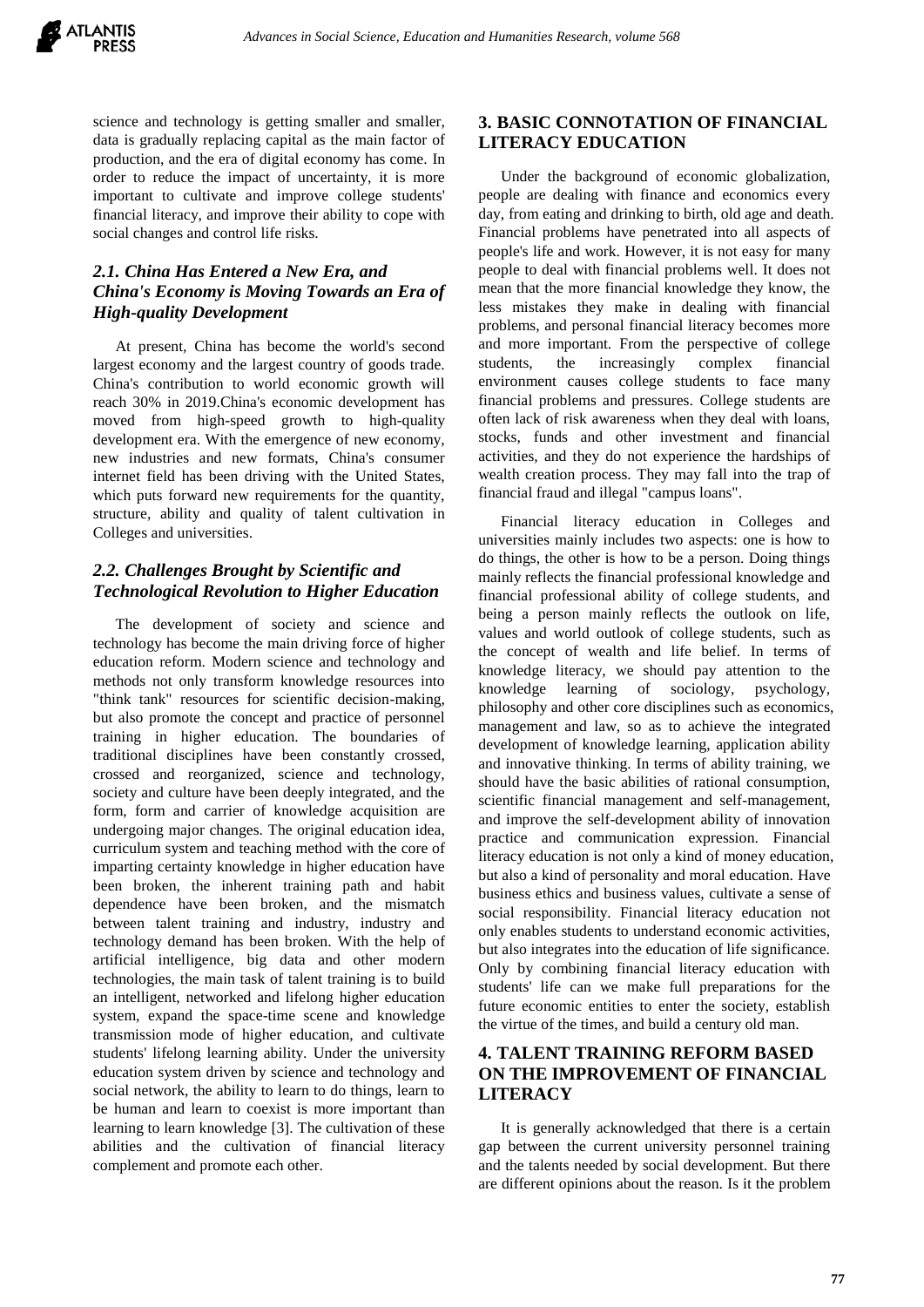of the University, or the rapid development of the society, or the problem of the students themselves? But one thing is clear: social development requires higher and higher standards for talents, and only good people who meet the requirements of social development must have unique core literacy and talent characteristics [4].Financial literacy education, as the specific implementation and optimization of core literacy, can become the starting point of education and teaching reform in Colleges and universities. Gu Mingyuan pointed out that in order to develop students' core literacy, schools should make efforts in three aspects of curriculum reform, including: putting physical and mental health in the first place of curriculum objectives; curriculum teaching should cultivate students' lifelong learning ability; curriculum content and implementation should lay a foundation for students to move towards society [5].

### *4.1. Reshape the Concept of Talent Training: Student Development as the Center*

The existing training objectives of professional talents ignore the dominant position of students, teachers impart certain knowledge, students just accept it passively, and do not put forward requirements for the development of students from the aspects of ability and moral quality. From the perspective of discipline, finance and economics at least covers philosophy, law, economics and management, among which management and economics are the core. With the emergence of new industries, new formats, and the wide application of artificial intelligence and new technology in the economic field, the barriers between disciplines need to be broken. To improve financial literacy, first of all, interdisciplinary integration is needed, so as to achieve the interdisciplinary intersection and penetration. The existing curriculum standards, which are subject oriented and professional content oriented, lag far behind the speed of the application of new technology and new services in the economy and society, which is mainly reflected in the curriculum of colleges and universities. Sometimes they face the learning dilemma of "the course is not over, but the knowledge is out of date", and they can not achieve the basic ability of students. College Students' financial literacy education standards can highlight the following aspects: pay attention to the guidance of financial values, understand how to make decisions from the aspects of thinking mode, behaviour and personality traits when "spending", "investing" and "risk" are coming; highlight the economic connection between individuals, society and the country, and emphasize the integration of information and media technology and economic life under the new economic normal; outstanding economic thought in Chinese traditional culture; fourth, we should highlight labour to create wealth, explore the value and significance of life by creating wealth, and experience

the core literacy of Finance and economics in the process of seeking knowledge, doing things, coexisting and survival; emphasis on understanding and compliance with laws, systems and rules.

# *4.2. Do a Good Job in the Top-level Design of Talent Training Program and Build a Financial Characteristic Curriculum System*

The talent training program is to take talent training as the goal, systematize different courses, teaching contents and assessment contents, etc. the formulation of the training program should take "what kind of people the society needs" as the guiding ideology, adopt the "backward push" method, and build a curriculum system with financial characteristics. First of all, it is necessary to carry out research on employers, industry associations and graduates to fully understand the professional requirements for professional knowledge, ability and quality; Second, adjust the curriculum according to the requirements; Third, the school enterprise joint demonstration training program, integrating financial elements and innovation and entrepreneurship elements into the curriculum system, not only reflects the characteristics of colleges and universities and school positioning, but also meets the future talent needs of enterprises.

Taking the course construction as the starting point, taking into account the general education, professional courses, public basic courses and practical courses, we set up the courses of consumption, financial management, wealth creation, business thinking and business ethics, and reconstruct the curriculum system with financial characteristics. The general education course sets up the financial history and culture module to popularize the financial knowledge at all times and in all countries; The professional courses are connected with the frontier knowledge of economics and management related industries. Practical courses focus on training students' practical ability. Taking the virtual business social environment simulation (VBSE) as an example, by simulating the typical departments and posts in the real business society, students can recognize and experience the characteristics of different organizations and posts, cultivate students' comprehensive decision-making ability and innovation and entrepreneurship ability, inspire students' innovative thinking, and improve students' professional and financial literacy in the simulation experiment.

#### *4.3. Diversified Teaching Staff Construction*

Teachers are the main body of the implementation of teaching activities. Teachers who cultivate students' core quality of financial quotient should have three duties. They are not only the traditional teachers' "teaching consciousness" of systematizing, integrating and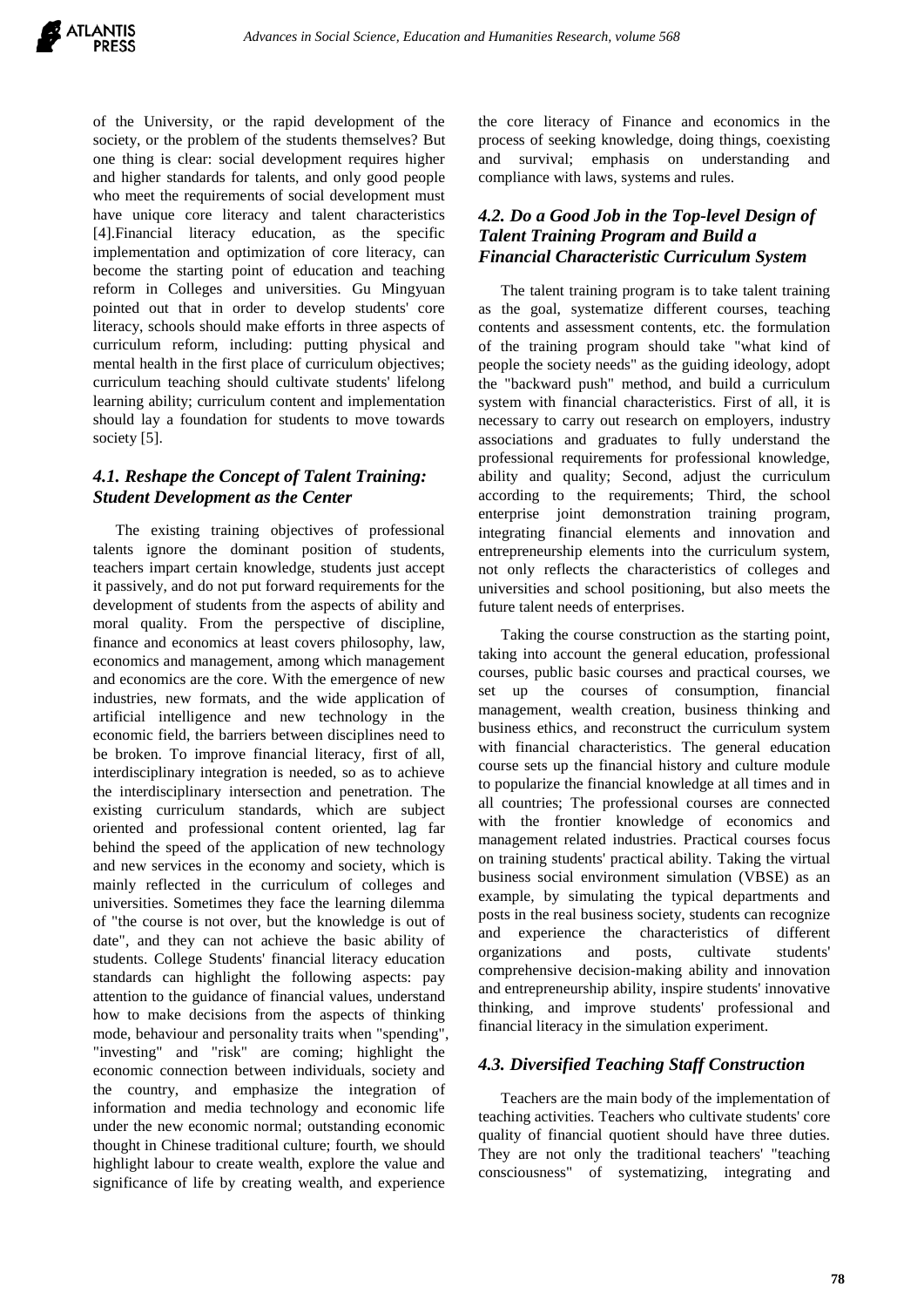theorizing professional knowledge, but also the soul engineers of human beings who bring professional ethics into teaching, We should also have the "pioneer temperament" of actively seeking new problems in related fields of the industry and docking with the teaching process. In order to improve teachers' professional practice ability as the goal, do a good job in the transformation of knowledge structure and ability structure. The first is to improve the management system of teachers' enterprise training, which requires young teachers to have relevant enterprise or industry training experience to participate in the promotion of higher professional title. The second is to create a practice platform suitable for teachers' professional development through school enterprise cooperation and school local cooperation. Third, from the industry, enterprises regularly hire leading talents as external teachers in Colleges and universities, to tell college students about the fresh cases of the industry and the latest industry trends. The fourth is to serve the major strategic needs of the country, cooperate with high-level scientific research institutes, and constantly improve teachers' scientific research ability and level.

#### *4.4. Establish a New Mode of Integration of Production and Education*

The integration of industry and education refers to the deep integration of education and industrial sectors, which is incorporated into the production work in the teaching process, and implemented in the production work. The purpose is to improve the quality of personnel training through cooperation with industrial enterprises [6].Financial literacy education should be a practice oriented education. In the face of the everchanging and developing society, talent cultivation in Colleges and universities must keep up with the development of society and the times, and establish closer ties with the society. Society is a big classroom of practice, which gathers high-quality teaching resources. Colleges and universities can cooperate with the government, enterprises and institutions, and research institutes to build research institutes, experimental practice platforms, and research centers, so as to bring them into the process of personnel training, achieve the integration of production and education, School enterprise collaborative education, and realize the close connection between curriculum content and actual job needs. In terms of course teaching, managers from the financial sector, insurance sector, business sector and industry leaders can be employed to jointly create a "golden course" of practice, presenting real typical cases and cutting-edge research results in university classrooms, improving the teaching effect of the course, expanding students' learning time and space, and promoting the collaboration of teaching resources such as teachers, courses and practice bases, So that talent training and financial industry, financial industry, financial and economic occupation of the social needs of organic convergence. The improvement of College Students' financial literacy is a systematic project, which needs the joint efforts of all levels to make it sustainable.

## *4.5. Deepen the Reform of Education Evaluation in the New Era and Pay Attention to the Cultivation of Students' Patriotic Feelings, Innovative Spirit and Healthy Personality*

In the new era of education evaluation reform, we should not only pay attention to the integrity of the knowledge structure and the ability to use knowledge, but also take meeting social needs as the guidance, attach importance to professional business operation ability, integrate humanistic quality and financial quality, improve students' professional ethics, cultivate students' Patriotism, sense of responsibility, innovative spirit and healthy personality.

#### **5. CONCLUSIONS**

To sum up, financial literacy education is not only life education, but also career education, life survival and development education. Financial literacy is an extremely important survival skill for college students after they enter the society. At present, the economic situation of the world and China, the personnel training of higher education, and the self-development of college students are closely related to the core literacy of Finance and economics. The reform of personnel training based on financial literacy in education and teaching is not only in line with the needs of social development, but also the optimization and expansion of students' core literacy, but also the concrete implementation of the fundamental task of cultivating people by opposing morality, It is of great significance to promote the national economic and cultural construction and realize a prosperous, strong, democratic, civilized, harmonious and beautiful socialist modern power.

#### **REFERENCES**

- [1] Liu Wenquan. Understanding the connotation of Financial Literacy Education [J]. University (Research Edition), 2018 (9): 57-58
- [2] Zhang Nanxing, Wang Chunchun, Liu Cilin, Mao Haoming. Several problems in the development of China's financial literacy education standards [J]. University (Research Edition), 2018 (1): 5-8
- [3] Zhang Yingqiang, Zhang YangLei. On the cultivation of College Students' core literacy from the new trend of scientific and Technological Development [J]. Higher education research, 2017 (12) 76-80